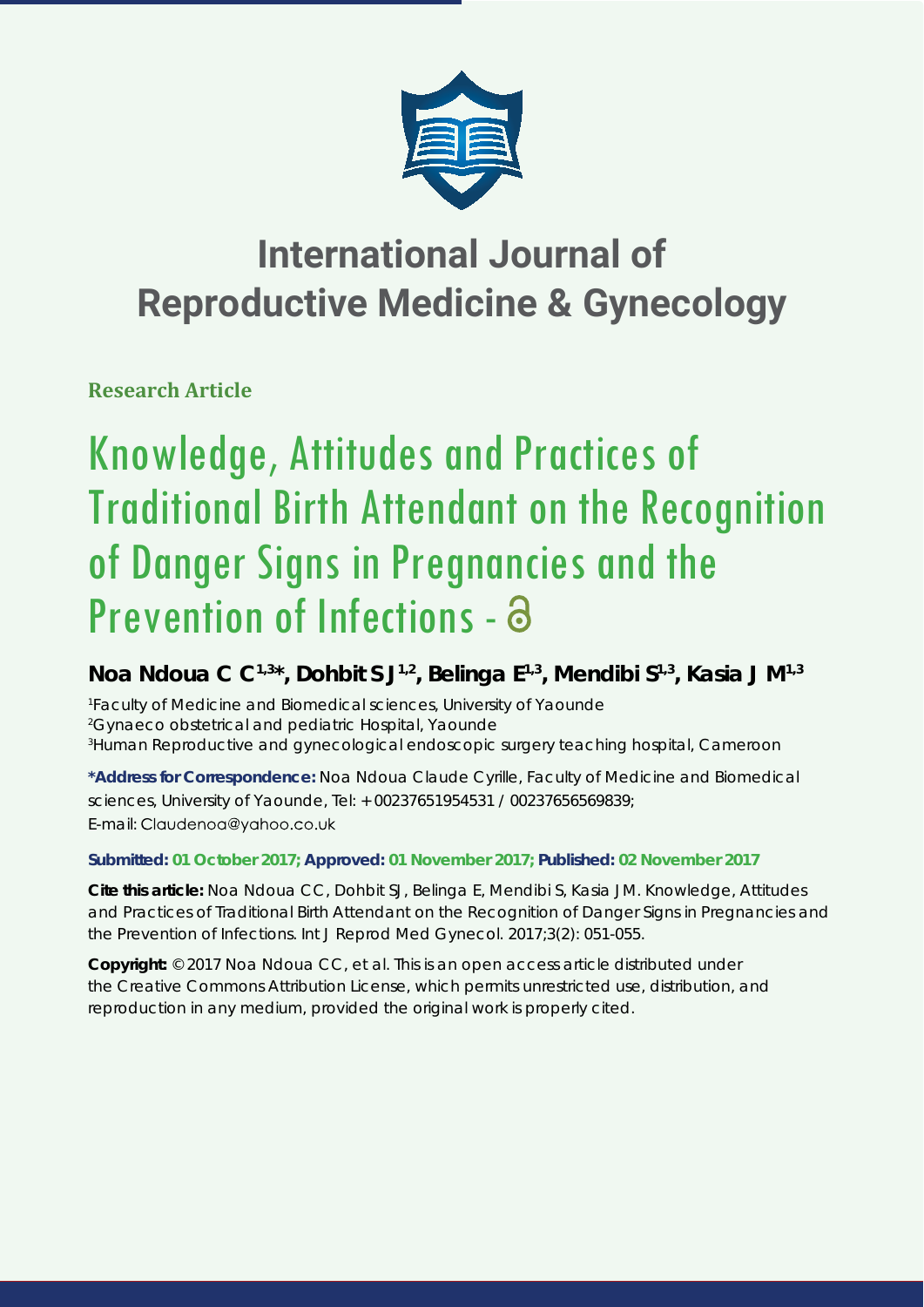# **ABSTRACT**

We report on the results of a survey carried out on 30 Traditional Birth Attendants (TBA) in the littoral region of the Republic of Cameroon. The main objective of this survey was to evaluate knowledge, attitudes and practices of traditional birth attendants with regard to their ability to recognize danger signs during pregnancies and the prevention of infections. The survey did not include trained birth attendants who perform deliveries in homes. The mean age of traditional birth attendants was 49.6 years; the lowest age being 33 and the highest 69. 30% of the matrons were self-made. 19 of them, representing 63.3% had received a given training. All the informants acknowledged having referred parturients even though the practice was only systematic with 40% of them. In all, 56.7 % of the matrons referred parturients during labor and 27.7% before labor. 87% of the matrons interviewed referred patients for convulsions, 63.3% for abundant bleeding, 26.7% for prior history of C-section, 23.3% for fever or when the abdomen was so large. A single matron referred patients when the labor time rose up to 12 hours. No parturient was referred as a result of the loss of the amniotic fluid before labor. Hand washing was systematic for 73.3% of the matrons. Six of them, representing 20% used barriers against infections. They only used glove for this purpose. Generally, water and soap were used to sterilise tools (76.7%). Only 23.3% of TBA systematically directed their patients to health centers upon delivery. Traditional birth attendants being an essential component in reducing maternal and neo-natal in low-income countries ought to be empowered in recognizing danger signs of pregnancies and the prevention of infections.

**Keywords:** Traditional Birth Attendants; Infections; Pregnancy

# **INTRODUCTION**

Traditional Birth Attendants (TBAs henceforth) or matrons have been, over history, the main human resources for women who deliver. With the passage of time, depending on cultures and customs, and until today, they oversee most of the deliveries in rural areas of emerging countries. Their role cannot be denied when it comes to their cultural competence, comfort, empathy and psychological support during delivery. TBAs are found in most communities all over the world though their nature and function vary considerably. The World Health Organisation (WHO) defines a TBA as "a person who attends to a mother during delivery and who has initially acquired her competences by delivering on her own or working with another TBA" [1]. TBAs lack in formal training and their competences are initially acquired either by delivering babies or by learning from other TBAs. The aim of the KAP study on TBAs is to contribute in the reduction of maternal/infant mortality and morbidity by identifying bad practices that could be improved upon through training offered to matrons. Such training offers centre around the training of TBAs to achieve deliveries with more hygiene and security, discourage bad practices, identify danger signs and refer women with complications to health facilities where essential obstetrical cares are offered.

# **JUSTIFICATION OF THE STUDY**

The reduction of maternal and infant mortality represents two main targets of the Millennium Development Goals [2]. Almost four million new-born babies die before the age of one month every year and a similar number of stillborn babies is recorded. In the meantime, more than half a million of mothers die of their pregnancy and the majority of the cases occur in poor areas. Almost 43% of the sum total of living births are taken care of by traditional birth attendants (including their family members) in poor areas and this ratio is far higher in some rural areas [3].

Traditional birth attendants are indeed a main component in reducing maternal mortality. Hence, it is worth evaluating their knowledge, attitudes and practices in a bid to better work out trainings that could be offered.

# **RESEARCH HYPOTHESIS**

Traditional birth attendants have knowledge, attitudes and bad practices as far as recognizing danger signs of pregnancy and the prevention of infections are concerned.

# **OBJECTIVES**

# **General Objective**

The general objective of our study was to evaluate knowledge, attitudes and practices of traditional birth attendants with regard to their ability to recognize danger signs of pregnancy and the prevention of infections.

#### **Specific Objectives**

There were four:

- -determine socio demographic characteristics of traditional birth attendants.
- -determine different danger signs of pregnancy identified by traditional birth attendants.
- -evaluate knowledge and practices of matrons with regard to referring patients.
- -evaluate knowledge and practices of matrons with regard to the prevention of infections.

# **TOOLS AND METHODS**

#### **Location of the study**

The study was carried out in Nkongsamba chief town of the Moungo division. This was during a seminar on the training of traditional birth attendants.

## **Type of the study**

It was a Knowledge Attitudes and Practice study (KAP).

#### **Duration of the study**

The study took place between the 26 and the 30th of September 2011.

#### **Population of the study**

The population consisted of 30 traditional birth attendants. They represented the Littoral region during a seminar on the identification of danger signs in pregnancy and the prevention of infectious risks. Matrons were selected from health districts relying on the identification register and their intervention as traditional birth attendants. All matrons who participated in the seminar were interviewed for the study. Matrons who were not willing to participate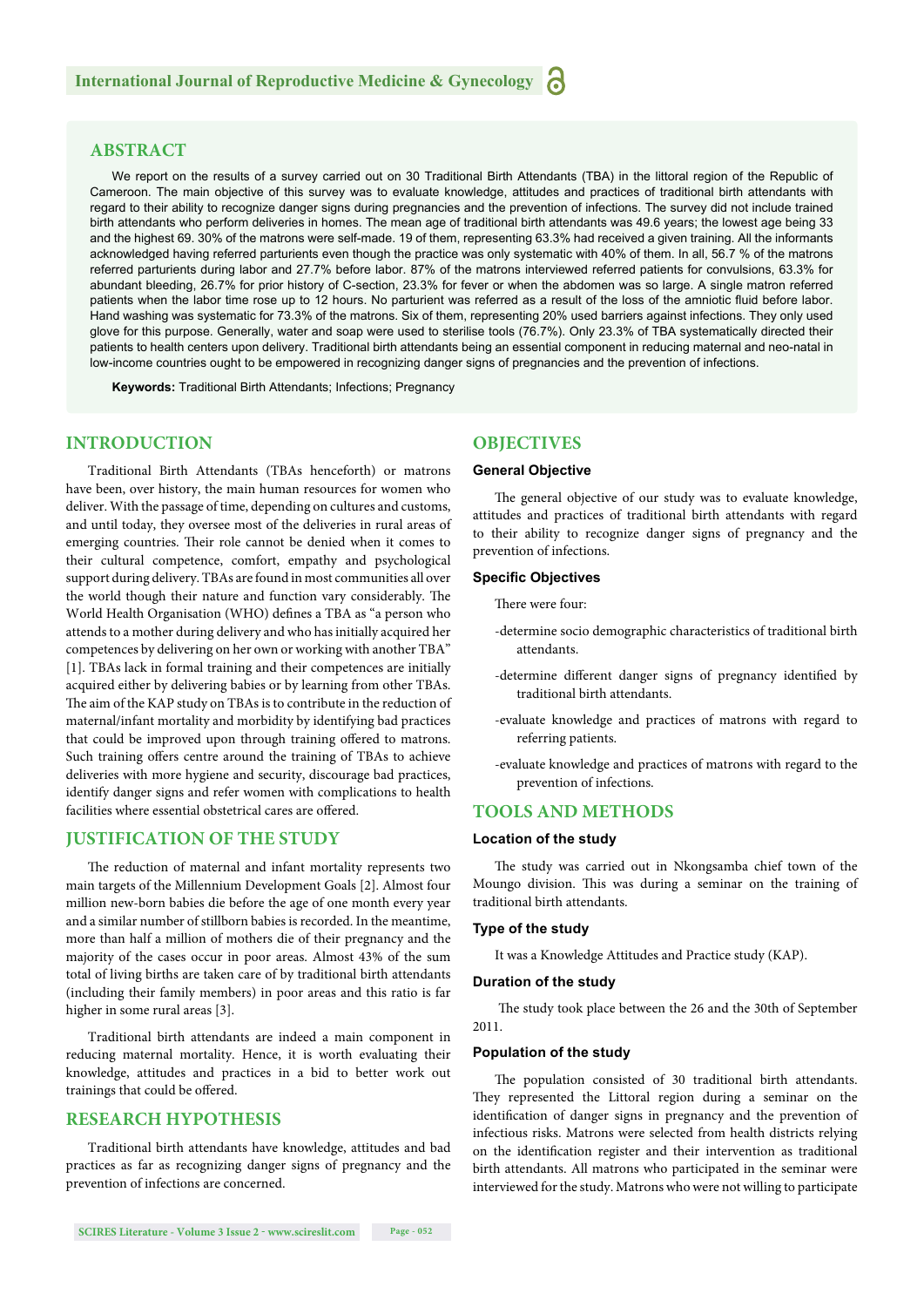# **International Journal of Reproductive Medicine & Gynecology**

in the survey and who did not work within the littoral region were excluded from the study. Health personnel who performed delivery at homes were also excluded from the survey.

#### **Sampling**

The sample size consisted of 30 participants. The survey was carried out following a stratified sampling at two levels on different health districts of the Littoral region of the Republic of Cameroon.

#### **Method**

A questionnaire was designed at the beginning of the training. This questionnaire was about knowledge, attitudes and practices of traditional obstetricians as concerns their recognition of danger signs of pregnancy and the prevention of infections. The questionnaire was made up of four parts; namely birth attendant's socio demographic characteristics, information on their activities, the recognition of danger signs in pregnancy and practices with regard to prevention of infections. The questionnaire was introduced to all participants at the beginning of the training session. Training facilitators were responsible for helping birth attendants who could not fill in the questionnaire by themselves. Forms were collected at the end of the training and later analyzed.

#### **Tools used**

- Individual data sheets
- Stationaries (pencils, pens, eraser…)

#### **Statistical analysis**

Data were analyzed with the computer. In order to calculate means and percentages the epi info and excel software were used and the obtained data presented in histograms and tables.

### **RESULTS**

#### **Socio demographic characteristics of birth attendants**

The minimum age of traditional birth attendants stood at 49.6 years with the lowest age standing at 33 years and the highest at 69. In total, 23.3% of the birth attendants were single woman. As low as 16.7% were traditional healers. 17 of them, representing 56.6%, practiced other income generating activities such as farming, selling while 13 being 26.7 % had no other activities. As concerns the level of education, 73.3% had not accessed secondary education. None of the birth attendants had been to higher education. 30% of the birth attendants confirmed they had obtained their skills on their own. 19 of them, representing 63.3% had undergone training from any third party. Generally, birth attendants were paid in kind: soap, table birds, and tubers. Those who received money would earn 2000 CFA francs per delivery (table 1).

#### **Referral practices**

All the interviewees acknowledged having referred parturients. 40 % of them referred parturients to other health centers on a regular basis. In total, 86.7% referred for convulsions, 63.3% for abundant bleeding, 26.7% for prior history of caesarean section and 23.3% for fever or when the stomach was too large. As low as 1 birth attendant referred parturients when the labor duration was above 12 hours. No parturient was referred because of fluid loss before labor. In total, 56.7% of the birth attendants referred parturients during labor and 26.7% before the beginning of labor (table 2).

#### **Prevention of infectious risks**

Hand washing was systematically observed by 73.3% of the birth attendants. Six matrons, representing 20% used barriers against

| <b>Table 1:</b> socio demographic characteristics of birth attendants. |                          |          |  |  |
|------------------------------------------------------------------------|--------------------------|----------|--|--|
| variables                                                              | Number /30 (%)           |          |  |  |
| <b>Matrimonial status</b>                                              | single                   | 5(16.7)  |  |  |
|                                                                        | Married                  | 17(56.7) |  |  |
|                                                                        | widow                    | 8(26.6)  |  |  |
| <b>Profession</b>                                                      | Liberal Profession       | 17(56.7) |  |  |
|                                                                        | housewife                | 13(26.7) |  |  |
|                                                                        | healer                   | 5(16.7)  |  |  |
| Level of education                                                     | none                     | 11(36.6) |  |  |
|                                                                        | Primary                  | 11(36.6) |  |  |
|                                                                        | Secondary                | 8(26.8)  |  |  |
|                                                                        | Higher education         | 0(0.0)   |  |  |
| <b>Acquisition of knowledge</b>                                        | After training           | 2(6.7)   |  |  |
|                                                                        | Trained by a third party | 19(63.3) |  |  |
|                                                                        | Self-trained             | 9(30)    |  |  |

| Table 2: Referral practice.               |                                   |               |  |  |
|-------------------------------------------|-----------------------------------|---------------|--|--|
| variables                                 |                                   | Number/30 (%) |  |  |
| <b>Referral Practice</b>                  | Yes, often                        | 12(40)        |  |  |
|                                           | Yes, rarely                       | 18(60)        |  |  |
| Justification of the<br>referral practice | Prior history of C-section        | 8(26.7)       |  |  |
|                                           | Prior history of peripartum death | 4(13.3)       |  |  |
|                                           | Too large stomach                 | 7(23.3)       |  |  |
|                                           | Abundant vaginal bleeding         | 19(63.3)      |  |  |
|                                           | <b>Breech presentation</b>        | 9(30)         |  |  |
|                                           | Feet oedema                       | 6(20)         |  |  |
|                                           | Convulsions                       | 26(86.7)      |  |  |
|                                           | jaundices                         | 2(6.7)        |  |  |
|                                           | headaches                         | 5(16.7)       |  |  |
|                                           | Great multiparity                 | 3(10)         |  |  |
|                                           | labor > 12 hours                  | 1(3.30)       |  |  |
|                                           | loss of amniotic fluid            | 0(0.0)        |  |  |
|                                           | fever                             | 7(23.3)       |  |  |
|                                           | unlimited contractions            | 3(10)         |  |  |
| The moment of reference                   | During pregnancy                  | 8(26.7)       |  |  |
|                                           | During labor                      | 17(56.7)      |  |  |
|                                           | In post-partum                    | 5(16.6)       |  |  |
| post-partum check-up in<br>a hospital     | yes                               | 7(23.3)       |  |  |
|                                           | No                                | 23(76.7)      |  |  |

infections. Gloves were the only barrier used. 60% used a new blade for cutting the cord. Other risky and infectious gestures included: the treatment of the placenta (46.7%), the administration of traditional concoctions on the cord (46.7%), traditional cares to the new-born baby (53.3%). Tools were generally sterilized with water and soap (76.7%). Wastes were dumped in community rubbish dumps by 86.7% of the matrons. Only 23.3% of the matrons systematically referred their patients to health centers upon delivery (table 3).

# **DISCUSSION**

Thirty matrons, working in the littoral region of the republic of Cameroon, were interviewed during a training seminar held by the Ministry of Public Health on the recognition of danger signs of pregnancies and the prevention of infections. The mean age of matrons was 49.6 years. The youngest matron who was interviewed was 33 years, the oldest being 69 years and still fully employed. Our results are different from Thatte's [4] findings whose informants' mean age was 42 years with 35 and 60 years being the youngest and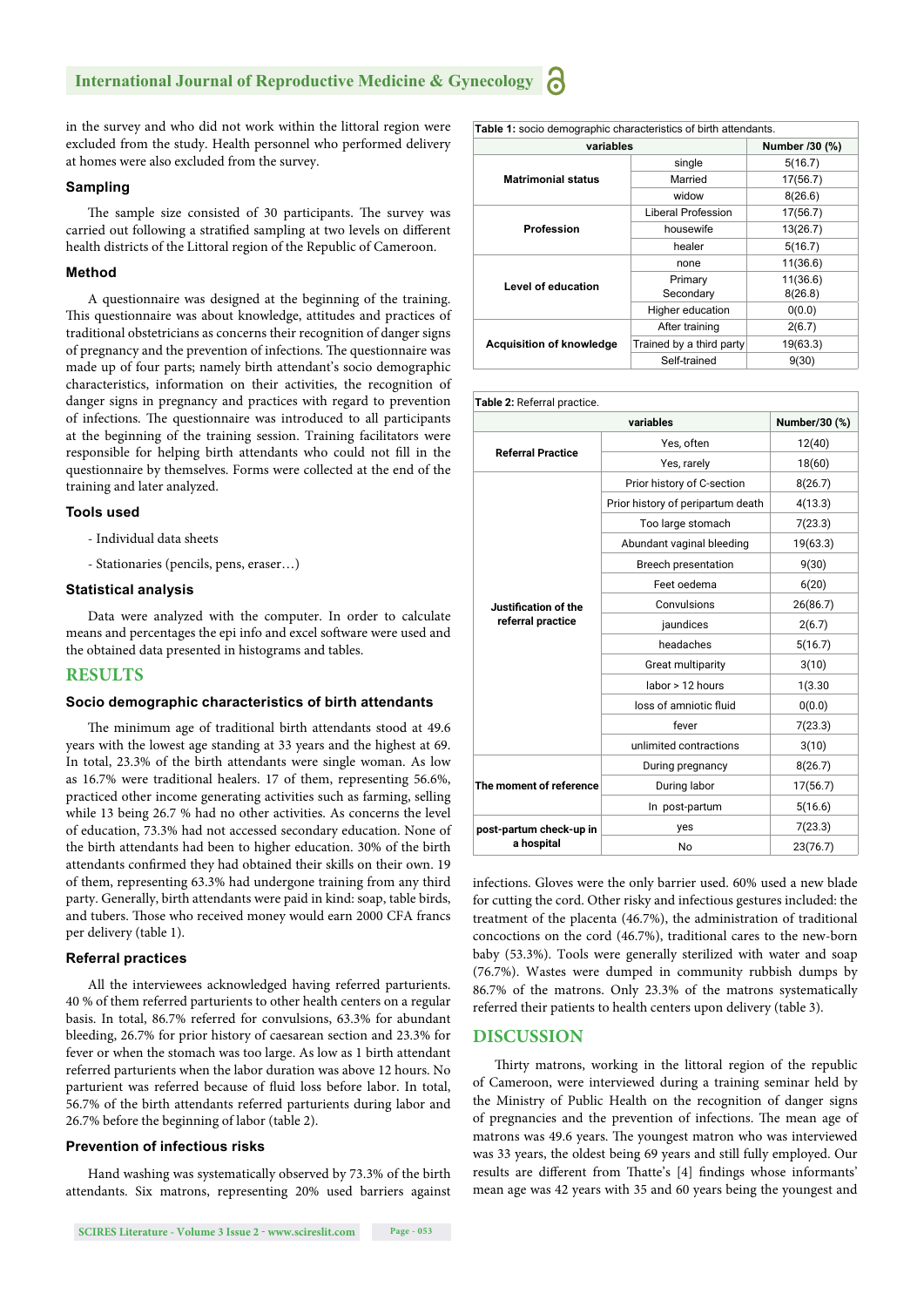| Table 3: Prevention of infections. |                                       |          |  |  |
|------------------------------------|---------------------------------------|----------|--|--|
| variables                          | Number/30 (%)                         |          |  |  |
| Hand washing                       | systematically                        | 22(73.3) |  |  |
|                                    | occasionally                          | 8(26.7)  |  |  |
| Use of barriers                    | Yes                                   | 6(20)    |  |  |
|                                    | No.                                   | 24(80)   |  |  |
| Use of new blade                   | yes                                   | 12(40)   |  |  |
|                                    | no                                    | 18(60)   |  |  |
| Risky and infectious gestures      | Traditional cares for the cord        | 14(46.7) |  |  |
|                                    | Traditional cares for the<br>perineum | 8(26.7)  |  |  |
|                                    | Treatment of the placenta             | 14(46.7) |  |  |
|                                    | Cutting of the cord with scissors     | 12(40)   |  |  |
|                                    | Traditional cares for the baby        | 16(53.3) |  |  |
| Means of sterilisation             | Water and soap                        | 23(76.7) |  |  |
|                                    | alcohol                               | 1(3.3)   |  |  |
|                                    | bleach                                | 6(20)    |  |  |
| Wastes disposal                    | Incineration                          | 1(3.3)   |  |  |
|                                    | Septic tank                           | 3(10)    |  |  |
|                                    | Community rubbish dump                | 26(86.7) |  |  |

oldest matrons. Tina [5], conversely, found out a mean age that stood at 47.1 years that is close to our results. In general, matrons are adults whose age falls between 40 and 50 years.

Most of the matrons who were interviewed, thus 83.7%, were married or widows. 5 of them were single women. This contrasts with Itina's [6] series whereby 92.4% are either married or widow. All these women started practicing as matrons when they were delivered by themselves and others after menopause. But although there is no set rule, it may be surprising to see a woman who has never given birth to become a matron.

As concerns their profession, 5 matrons representing 16.7% were in the meantime traditional healers and 56.6% were either traders or farmers. Only 26.7% did not exercise any other activities. Our result differs from Salako's series [7] whereby almost half of the traditional birth attendants  $(43.1\%)$  were not involved in other activities. The matrons that we interviewed argued that the low frequency of birth prompted them to practice other trades so as to cater for their family needs.

The majority of matrons (73.3%) had not undertaken secondary education. In fact, 36.6% had not had access to education and the same was true of the percentage of those who had not accessed basic education. None of them had undertaken higher education. Similar results were disclosed by Bassey, et al. [8]. with the following rates: 44.3% and 31.4% for women who did not attend any formal education and those who had attended the basic education level; respectively. Matrons are generally housewives without no genuine instruction [9]. The mean length of service stood at 12.1 years. The most experienced matron had 30 years of experience and she is still practicing.

The average number of deliveries per month stood at 1.16; being almost 576 deliveries per year for the 30 interviewees. This further shows their contribution in the reduction of maternal mortality. Only 16.7% exclusively practiced deliveries in their homes. The remaining 83.35% would practice deliveries either at the parturient's home or in their own home.

The majority of matrons that is 19 of them; representing 63.3% had learned the trade from a third party (mother, mother-in-law, aunt). Nine matrons, representing 30%, declared having acquired their competence on their own.

Most of them were multiparous women whose know-how was developed gradually. In our series, irrespective of the learning path, observation is the main path used to transmit and acquire a knowhow and not theoretical knowledge learned. In Tina's series [5], all of the matrons acknowledged having undertaken an initial training. Her study dealt with the assessment of experiences and the change in practices of TBAs who had an initial training.

TBAs were paid in kind. The most classical gifts consisted of some soap, table birds, and tubers. Four matrons declared having perceived money to the tune of 2000 CFA francs in average. In general, matrons practice in rural areas whereby, assistance to delivery is rewarded with presents following customs and traditions of people.

When there was a complicated delivery, matrons declared that they referred mothers to the nearest hospital or health center. Their attitude towards reference was not, however, always the same because the most experienced matrons rarely referred mothers to such health facilities. In our study, they represented 40% of our sample.

Such a practice accounts for the presence of a hybrid situation of taking care of pregnant women that may certainly translate the impact of trainings that are offered them in their daily practices. The same is true in Tina's [5] series whereby only 53% of matrons acknowledged having referred patients. In fact, in this series, most of the TBAs had benefitted from training. It is at this stage that we see the significance of training matrons. The issue is rather to prompt matrons to refer patients in time and not to limit the number of referred cases through trainings.

Interviewed on referral indicators, participants listed situations and signs that required the direction of pregnant women to health services. The most frequent situations were the following: Convulsions (86.7%), Abundant vaginal bleeding (63.3%), breech presentation (30%), large stomach (23.3%), prior history of C-Section (26.7%), fever (23.3%), feet oedema (20%), jaundice (6.7%), great multiparity (10%), and unlimited contractions (10%). None of the matrons referred patients in case of water burst before the beginning of labor. One matrons indicated that she referred patients who spent more than 12 hours in labor. In this case, most of the matrons declared that they could wait between 12 to 48 hours before referring. Even after normal delivery, only 23.3% systematically directed their patients to health units. In Keri's [10] study, the mostly reported cases that were referred include: the spacing of contractions or their rapprochement, the water burst default despite contractions, the poor presentation of the foetus, twin pregnancies, prior C-section history, and primipara. The recognition of danger signs is diversely appreciated by matrons. Nevertheless, matrons could improve on their referral practices [11]. In a case-control study dealing with the evaluation of the impact of matrons on the recognition of danger signs of pregnancies and referral practices, Akpala [12] discovers significant differences ( $p <$ 0.01) for the following criteria: pregnant women aged less than 16 years (74% vs 19%), and those aged more than 35 years (63% vs 16%), minor size (72% vs 0), prior inter partal haemorrhage history (77% vs 13%), labor beyond 24 hours (95 vs 39 %), pregnancy oedema (67% vs 19%). Concerning the maternal-foetal outcome, Sibley's [13] metaanalysis reports that the training of TBAs correlates with an 8 to 10 % of perinatal and neonatal asphyxia; respectively. The World Health Organisation now recommends a qualified assistance to delivery (including the midwife, the doctor and the nurse) while excluding traditional birth attendants as well as trained ones.

Hand washing was systematically observed by 73.3% of matrons. This finding is identical with that discovered by Tina [5] (73.3%).